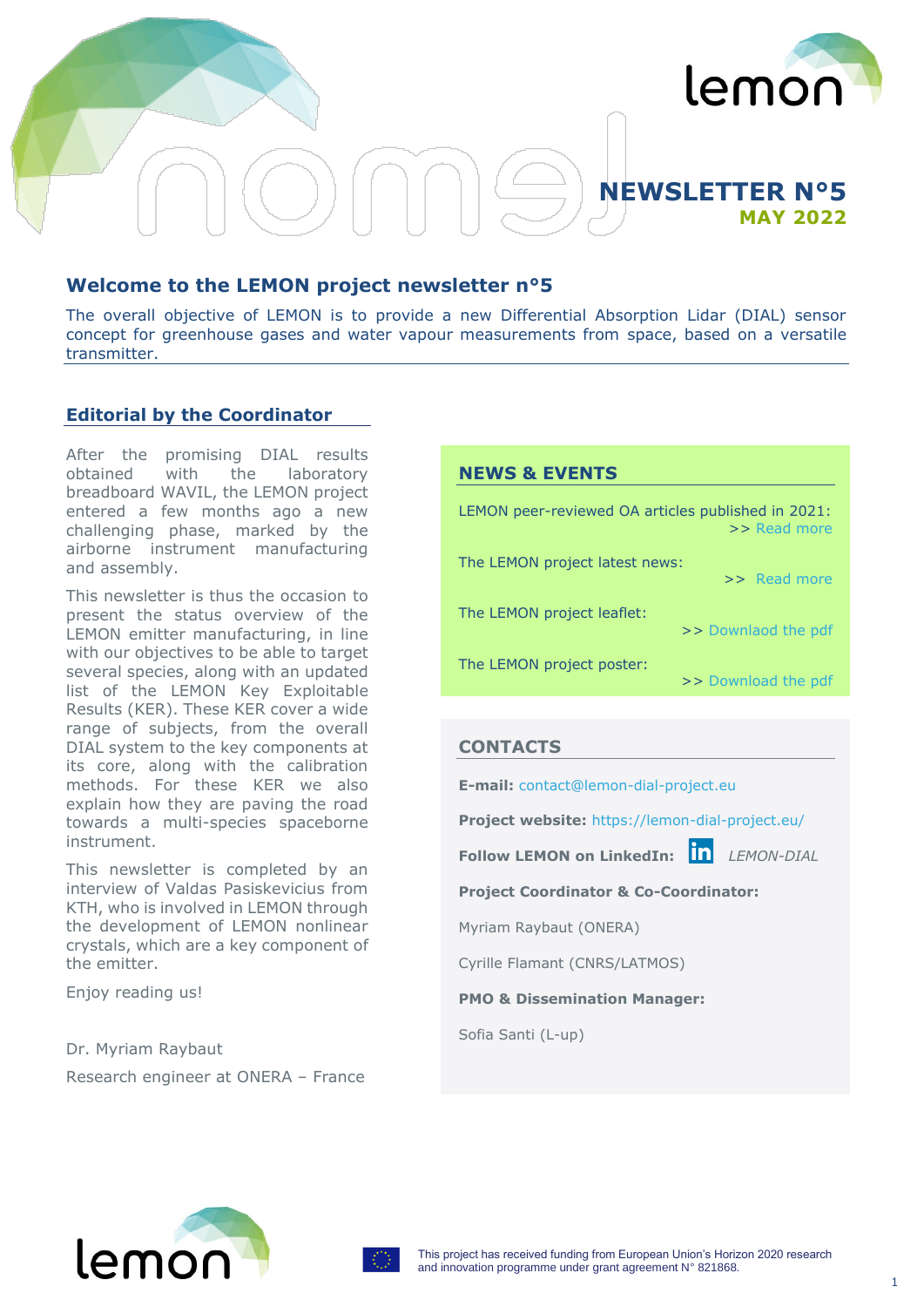After the successful Optical and Mechanical Readiness Report as an output of the design phase, the LEMON project entered the next stage with the start of the manufacturing of the various subsystems. The main subsystems that define the performance of the DIAL system are the transmitter TREE, the receiver ARM and the frequency reference unit FRUit. The mechanical designs and particularly the interfaces ensure a stable beam delivery between the subsystems, even for the challenging environment during the measurement flights.

Here, we will focus on the latest emitter developments. We recall that the emitter consists of:

- a first housing, comprising a pump laser emitting at  $1 \mu$ m, and supplying the energy for two OPOs, which generate the targeted wavelengths;
- a second housing, including an OPA stage that amplifies the targeted wavelength to high pulse energies.



*Figure 1: The two housings of the LEMON emitter.*

The first housing was successfully delivered by Innolas to Onera, with the following characteristics. The laser system delivers a pulse energy of >250 mJ at a center wavelength of 1064 nm with a Gaussian beam profile, a beam quality factor of  $M2 = 1.4$  and a pulse duration of 10 ns. The pulseto-pulse energy stability was measured to be <0.2 % (RMS) and the polarization purity to be better than 93 %. All requirements are so fulfilled and the laser will be delivered to ONERA, where the OPOs will be included.

Two OPOs were aligned using specific alignment tools. Indeed, the OPO cavities are designed to operate in a Nested Cavity configuration, allowing single frequency emission, with no seeder, in the nanosecond regime. The two cavities consist of a temperature-controlled nonlinear crystal with two entangled cavities built with two mirrors, which positions are controlled with lownoise piezoelectric transducers. It is built around an ultra-low expansion glass (zerodur) frame to minimize the cavity displacements and misalignment due to temperature gradients.



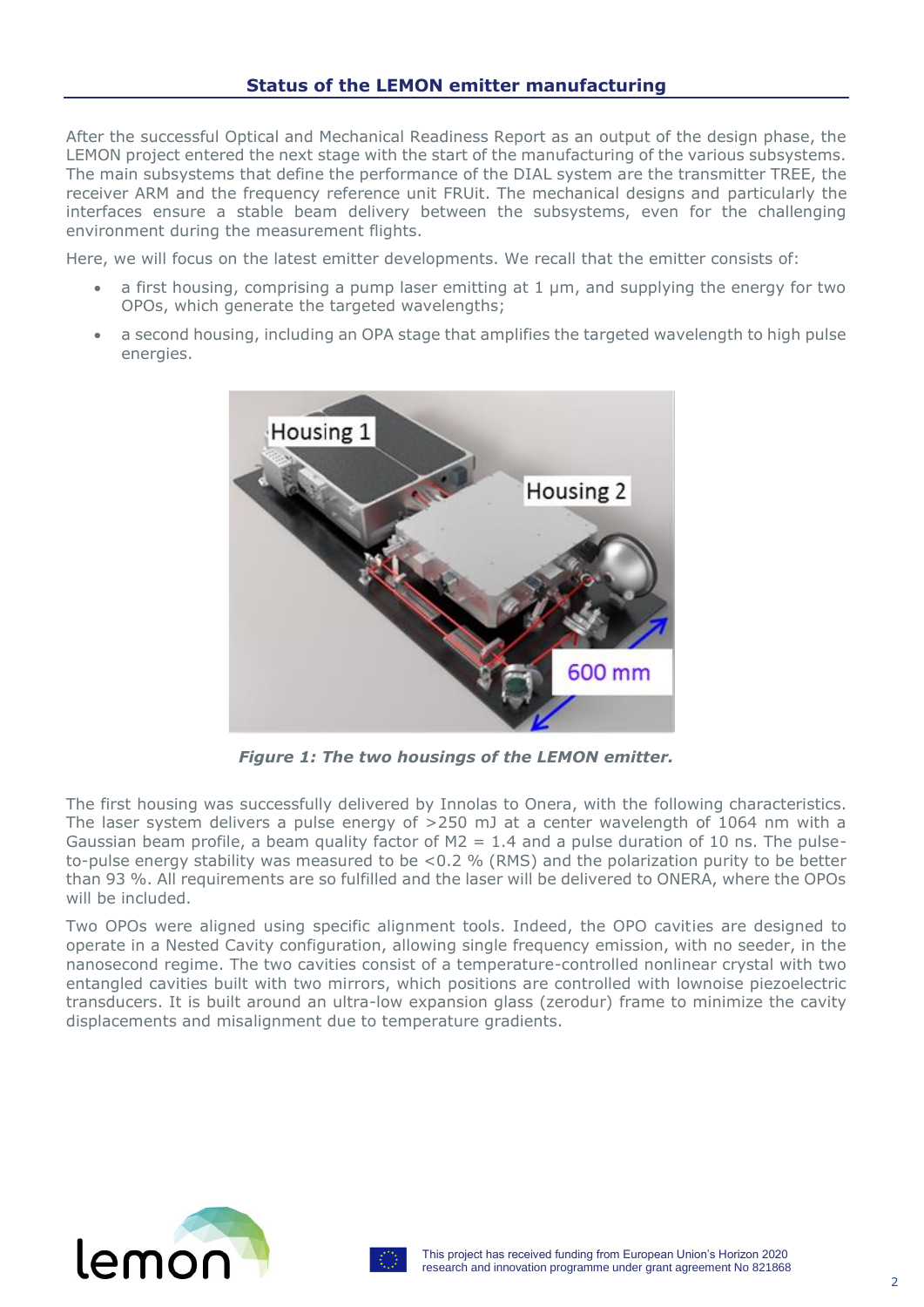

*Figure 2: Nested Cavity OPO zerodur cavity once aligned. The crystal is placed in the copper oven in the center, and the mirrors are aligned by translation on the zerodur body.*

Two OPOs were thus assembled at Onera, in line with the LEMON project goals to demonstrate that it is possible to address several species with a single set-up:

- A first OPO targets  $CO<sub>2</sub>$  and H<sub>2</sub>O, allowing to emit wavelengths in the 2.05-2.06 µm range.
- A second OPO targets H<sub>2</sub>O and HDO in the 1.982 um region, with an idler emission in the 2.3 µm range (in the vicinity of methane absorption lines, which are too weak for an airborne integrated measurement or a ground based range-resolved measurement, but could be of interest for space integrated measurements).



*Figure 3: First housing after integration of the two OPOs (Beam paths and wavelengths combinations are indicated) and OPO output beam (left).*

The first housing was then delivered to Fraunhofer ILT, to be able to continue with the housing 2 alignment, including the specific nonlinear OPA crystals developed by KTH.

*Written by Myriam Raybaut (ONERA)*



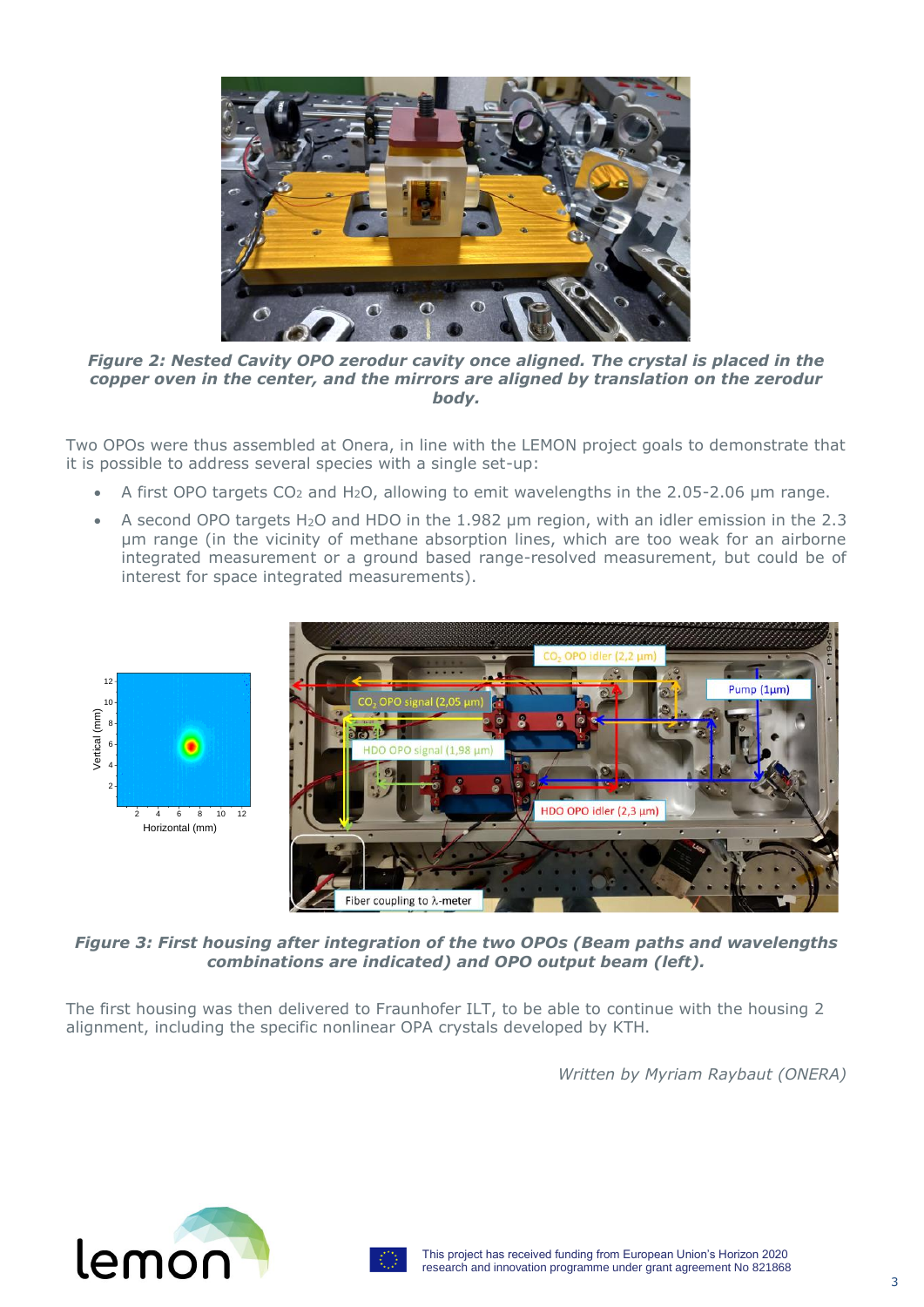## **LEMON preliminary Key Exploitable Results towards a multispecies spaceborne instrument**

Following the latest results obtained on various topics along the LEMON project, such as:

- Preliminary DIAL testing with the laboratory bench Wavil,
- Development of in-situ sensors calibration methods,
- Realization and tests of specific PPKTP nonlinear crystals,
- Latest results on the emitter first housing integration,
- Preliminary testing of a zero cavity backward OPO concept,
- Design and realization of a generic DIAL receiver base-plate for airborne measurement, which could welcome

different emitters, and based on a fiber coupled telescope,

• Design and realization of new frequency measurement methods and instrumentation,

We are now able to derive a first list of key exploitable results (KER), even if the project is still running for one year, which means that the list is in a preliminary shape. Some of these KER were already the subject of a publication.

Where relevant, for some KER we also explain how they are paving the way towards a multispecies spaceborne instrument, which is the main expected impact of the LEMON project.

| #              | <b>Key Exploitable</b><br><b>Result</b>                                                                                                              | <b>Applications and main beneficiaries</b>                                                                                                                                                                                                                                                                                                                                                                                                                                                                                                                                                                                                                                       |
|----------------|------------------------------------------------------------------------------------------------------------------------------------------------------|----------------------------------------------------------------------------------------------------------------------------------------------------------------------------------------------------------------------------------------------------------------------------------------------------------------------------------------------------------------------------------------------------------------------------------------------------------------------------------------------------------------------------------------------------------------------------------------------------------------------------------------------------------------------------------|
| $\mathbf{1}$   | 1 µm laser system,<br>enhanced in terms of<br>robustness<br>and<br>stability                                                                         | Applications: Application in ground based/airborne/spaceborne<br>LIDAR experiments and/or further experiments sensitive to high<br>laser pointing stability like for example long range PIV experiments.<br>End-users: Lidar instrument scientific developers or companies, PIV<br>scientific developers or companies, airborne/spaceborne laser users.                                                                                                                                                                                                                                                                                                                          |
| $\overline{2}$ | <b>Frequency reference</b><br>unit:<br>significant<br>enhancement<br><b>of</b><br>addressable<br>frequency range in<br>one unit,<br>rugged<br>design | <b>Applications:</b> Global space GHG monitoring (able to be used for<br>different trace gas missions, thereby significantly reducing the cost<br>of mission development).<br>Laser characterisation and locking.<br>Compact optical clocks for space (GNSS), Astronomical spectrometer<br>calibration.<br><b>End-users:</b> Lidar instrument scientific developers, Laser developers,<br>frequency reference developers.<br>Towards a multispecies spaceborne instrument: The frequency<br>reference is able to operate on a wide wavelength range, and thus<br>to be used for different trace gas missions, thereby significantly<br>reducing the cost of mission development. |
| 3              | Rugged, mJ energy<br>level emitter able to<br>address $CO2$ , H <sub>2</sub> O <sub>,</sub><br>HDO and CH <sub>4</sub>                               | <b>Applications:</b> Application<br><b>GHG</b><br>ground<br>in<br>based/airborne/spaceborne LIDAR experiments.<br>Airborne control system of natural gas pipelines and fields and CO <sub>2</sub><br>pipelines in the chemical industry<br><b>End-users:</b> Atmospheric physicists, companies for pipeline services.<br>Towards a multispecies spaceborne instrument: This emitter is<br>able to address the CO <sub>2</sub> , H <sub>2</sub> O, HDO and CH <sub>4</sub> lines, which can be used                                                                                                                                                                               |

## *Table 1: Key Exploitable Results of LEMON at M42.*



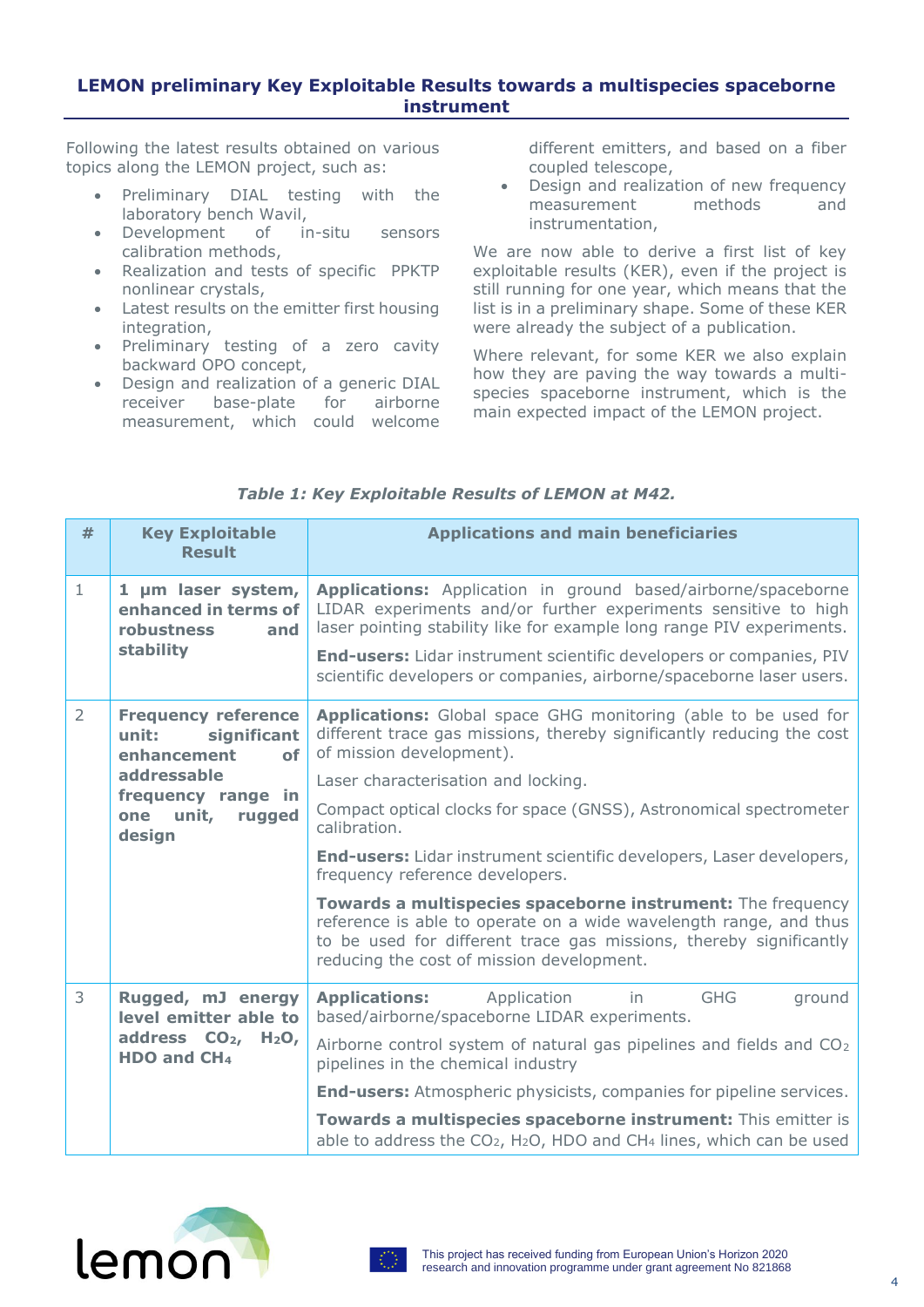| #                   | <b>Key Exploitable</b><br><b>Result</b>                                                                                                                          | <b>Applications and main beneficiaries</b>                                                                                                                                                                                                                                                                                                                                                                                                                                                                                                                                                                                                                  |
|---------------------|------------------------------------------------------------------------------------------------------------------------------------------------------------------|-------------------------------------------------------------------------------------------------------------------------------------------------------------------------------------------------------------------------------------------------------------------------------------------------------------------------------------------------------------------------------------------------------------------------------------------------------------------------------------------------------------------------------------------------------------------------------------------------------------------------------------------------------------|
|                     |                                                                                                                                                                  | for an IPDA spaceborne measurement (for CH <sub>4</sub> , a mere change of<br>filters is needed within the amplifier stage).                                                                                                                                                                                                                                                                                                                                                                                                                                                                                                                                |
| $\overline{4}$      | Rugged,<br><b>DIAL</b><br>instrument<br>able to<br>perform<br>range-<br>resolved CO <sub>2</sub> , H <sub>2</sub> O,<br><b>HDO</b>                               | <b>GHG</b><br><b>Applications:</b><br>Application<br>ground<br>in.<br>based/airborne/spaceborne LIDAR experiments.<br><b>End-users:</b> Atmospheric physicists.<br>Towards a multispecies spaceborne instrument: First tests<br>were already performed on H <sub>2</sub> O, HDO with Wavil laboratory<br>breadboard, even higher sensitivities are expected with LEMON.<br>Ground based DIAL measurements can be used for other missions<br>CAL/VAL.                                                                                                                                                                                                        |
| 5                   | instrument<br><b>DIAL</b><br>model and DIAL data<br>retrieval for CO <sub>2</sub> , and<br>multi-species<br>H <sub>2</sub> O<br><b>HDO</b><br>and<br>measurement | <b>Applications:</b> Application<br><b>GHG</b><br>ground<br>in<br>based/airborne/spaceborne LIDAR experiments.<br><b>End-users:</b> Atmospheric physicists, lidar developers.<br>Towards a multispecies spaceborne instrument: Simultaneous<br>measurement of water vapour with HDO and CO <sub>2</sub> can help reduce<br>the bias on these measurements, and a multi-species instrument<br>model is thus necessary.                                                                                                                                                                                                                                       |
| 6                   | Rugged,<br>fibered,<br>receiver<br><b>Lidar</b><br>platform<br>for<br>airborne<br>experiments, able to<br>be used for different<br>lidar system                  | <b>Applications: Airborne Lidar experiments.</b><br><b>End-users:</b> Lidar instrument scientific developers, Lidar companies.<br>Towards a multispecies spaceborne instrument: The platform<br>is designed to be implemented in the ATR-42 aircraft, for space<br>mission CAL/VAL or other scientific campaigns, it can be plugged with<br>other emitters than LEMON.<br>Fibered telescope coupling allows for an easy change of detector if<br>other emitters are plugged, or if other detectors have to be tested.                                                                                                                                       |
| $\overline{7}$<br>8 | <b>High aperture PPKTP</b><br>nonlinear crystals<br><b>Calibration</b>                                                                                           | <b>Applications:</b><br>development,<br>parametric<br>sources<br>quantum<br>communications, quantum imaging.<br><b>End-users:</b> Laser scientists, laser companies, system integrators.<br>Towards a multispecies spaceborne instrument: Periodically<br>poled crystals allow for a more generic and stable design than<br>classical birefringence crystals (no angle tuning needed).<br>This high-aperture crystal display has a high damage threshold, well<br>suited for high energy applications as required for space remote<br>sensing, and were successfully radiation-tested.<br><b>GHG</b><br><b>Applications:</b><br>Application<br>in<br>ground |
|                     | procedure<br>for<br>airborne<br>local<br>gas<br><b>sensors</b>                                                                                                   | based/airborne/spaceborne local sensing experiments.<br>End-users: Atmosphere physicists, local gas sensors developers,<br>remote sensing products validation users.                                                                                                                                                                                                                                                                                                                                                                                                                                                                                        |



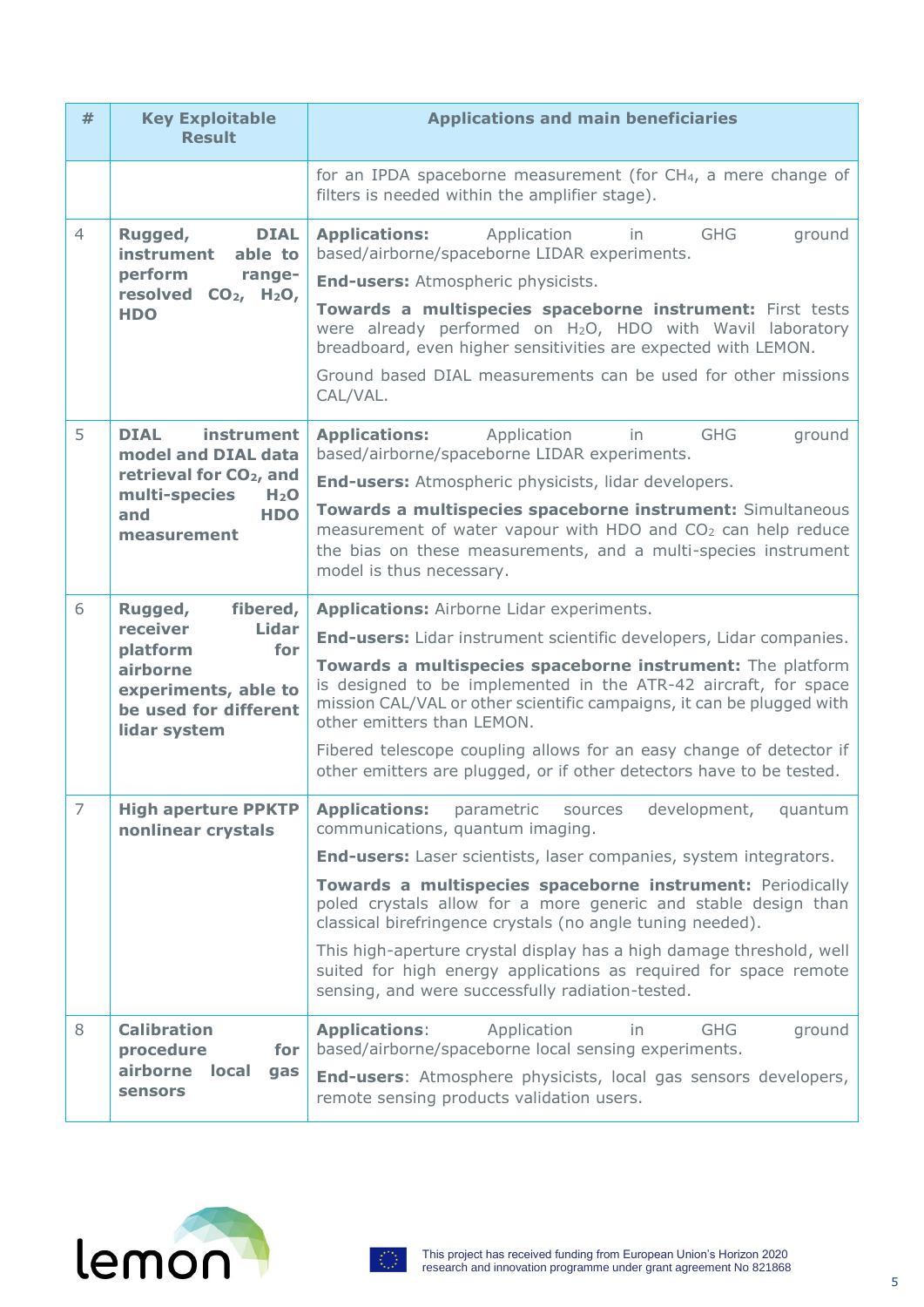| #               | <b>Key Exploitable</b><br><b>Result</b>                                                         | <b>Applications and main beneficiaries</b>                                                                                                                                                                                           |
|-----------------|-------------------------------------------------------------------------------------------------|--------------------------------------------------------------------------------------------------------------------------------------------------------------------------------------------------------------------------------------|
| $\overline{9}$  | <b>Rugged</b><br><b>NesCOPO</b><br>design                                                       | Applications: parametric sources development.                                                                                                                                                                                        |
|                 |                                                                                                 | <b>End-users:</b> Laser scientists, laser companies                                                                                                                                                                                  |
|                 |                                                                                                 | Towards a multispecies space-borne instrument :                                                                                                                                                                                      |
|                 |                                                                                                 | Such OPO design allows single frequency emission with no need for<br>injection seeding, which simplifies the emitter set-up                                                                                                          |
|                 |                                                                                                 | Preliminary vibration testing was realized, within a rugged, thermally<br>robust design (zerodur glass cavity)                                                                                                                       |
| 10              | <b>Cavity-less</b><br>(BWOPO)<br><b>OPO</b><br>concept                                          | <b>Applications:</b><br>development,<br>parametric<br>sources<br>quantum<br>communications.                                                                                                                                          |
|                 |                                                                                                 | <b>End-users:</b> Laser scientists, laser companies, system integrators                                                                                                                                                              |
|                 |                                                                                                 | Towards a multispecies space-borne instrument :                                                                                                                                                                                      |
|                 |                                                                                                 | Such OPO design has a lower TRL than the previous one, but allows<br>single frequency emission with no need for injection seeding and no<br>cavity, which simplifies even further the emitter set-up                                 |
|                 |                                                                                                 | Its thermal stability is also very promising, spatial-spectral coupling<br>properties have to be further investigated                                                                                                                |
| 11              | <b>New cavity-less OPO</b><br>concept<br>(BWOPO)<br>testing<br>with<br>a<br>tunable pump source | Applications: Application in ground based/airborne/spaceborne<br>GHG LIDAR experiments.                                                                                                                                              |
|                 |                                                                                                 | <b>End-users: Atmospheric physicists, lidar developers</b>                                                                                                                                                                           |
|                 |                                                                                                 | Towards a multispecies space-borne instrument :                                                                                                                                                                                      |
|                 |                                                                                                 | Pump frequency tuning of a BWOPO could be a very primising emitter<br>concept, based on a hybrid fiber/bulk amplifier laser, followed by a<br>zero-cavity OPO. The TRL of the pumpshould be enhanced (proof of<br>concept performed) |
| 12 <sup>7</sup> | Lac<br>d'Annecy<br>scientific<br>campaign<br>results - L-WAIVE<br>(June 2019)                   | Applications: GHG measurements and experiments with (ultralight)<br>aircrafts.                                                                                                                                                       |
|                 |                                                                                                 | Experimental investigation of the stable water isotope distribution in<br>an Alpine lake environment, using ground-based and airborne lidars<br>as well as an airborne cavity ring down spectrometer.                                |
|                 |                                                                                                 | <b>End-users:</b> Atmosphere physicists, meteorological agencies.                                                                                                                                                                    |
| 13              | <b>Aubenas</b><br>campaign<br>results<br>(September<br>2021)                                    | Applications: GHG measurements and experiments with (ultralight)<br>aircrafts. Data assimilation experiments with airborne/remote<br>sensing/regional circulation models.                                                            |
|                 |                                                                                                 | Qualification of the H2O and HDO measurements performed with the<br>LEMON demonstrator system WaVIL using a ground-based water<br>vapor lidar, radiosondes as well as an airborne cavity ring down<br>spectrometer.                  |
|                 |                                                                                                 | <b>End-users:</b> Atmosphere physicists, meteorological agencies                                                                                                                                                                     |



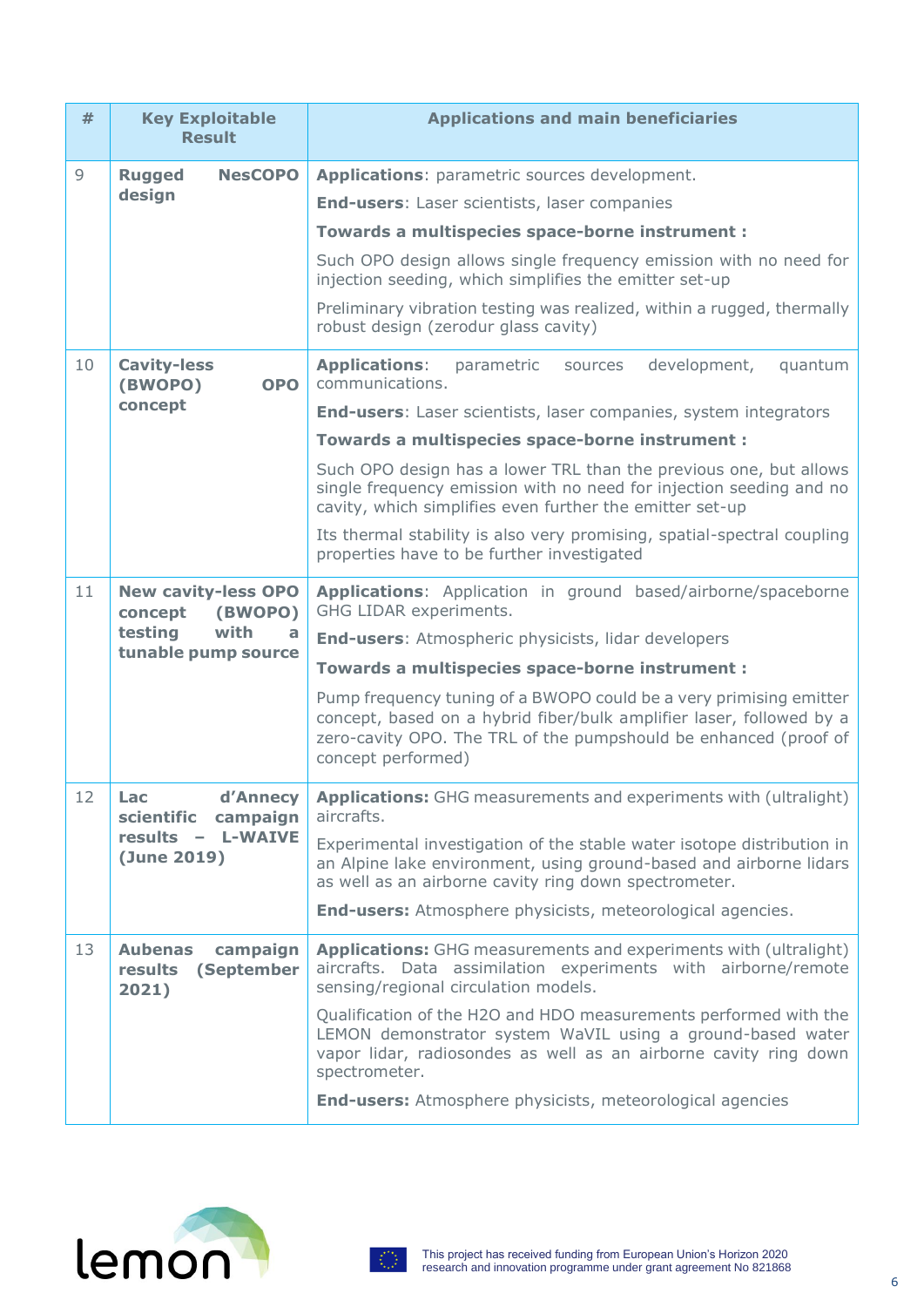## **GET TOGETHER**

In this chapter you will find a selection major conferences, exhibitions and other events which are of interest for the LEMON community.

#### **CLEO 2022: CONFERENCE ON LASERS AND ELECTRO-OPTICS, SAN JOSE, CALIFORNIA, US, 15-20 MAY 2022**

CLEO is the world's premier international forum about innovative advances, research and new technologies from the laser science industry. CLEO 2022 highlights the latest research, applications and market-ready technologies in all areas of lasers, optics and photonics.

Two presentations were given by LEMON partners.

**ONERA** presented the paper "Demonstration of range-resolved detection of stable water isotopologues by differential absorption lidar", in collaboration with **CNRS**, based on the results of the first lidar DIAL measures by WAVIL system performed during the LEMON campaign in September 2021 in Aubenas.

**KTH** presented the joint KTH-ONERA paper entitled "Tunable narrowband MIR ns-pulses at 5 kHz repetition from a 70% efficient backward wave OPO pumped at 1030 nm", as a result of a side project between the two partners and LCF.

Website: [https://www.cleoconference.org](https://www.cleoconference.org/)

### **OPTIQUE NICE 2022 CONGRESS, NICE, FRANCE, 4-8 JULY 2022**

Optique Nice is the largest international French speaking congress organised by the French Optics Society (*Société Française d'Optique*). The congress will deliver a global view of research, from fundamendal to applied research in the field of optics.

Partners from the LEMON project will attend the congress to disseminate the project results.

Website:<https://www.sfoptique.org/pages/congres-optique/optique-nice-2022/>

#### **NONLINEAR PHOTONICS CONFERENCE 2022, MAASTRICHT, NETHERLANDS, 24- 28 JULY 2022**

The Nonlinear Photonics conference is an event organised by Optica. It covers various areas of Physique including Optics and Lasers, with a focus on fundamental and applied nonlinear photonics.

**KTH** will present the paper "Low-threshold highly efficient backward wave OPO", which is the result of a collaboration with **ONERA**.

Website: [https://www.optica.org/en-us/events/congress/advanced\\_photonics\\_congress/program/nonlinear\\_photonics/](https://www.optica.org/en-us/events/congress/advanced_photonics_congress/program/nonlinear_photonics/)

### **SPIE REMOTE SENSING 2022, BERLIN, GERMANY, 5-8 SEPTEMBER 2022**

SPIE Remote Sensing is the leading leading European conference for researchers and scientists involved in emerging sensor and photonic technologies that enable satellite-based atmospheric monitoring and observation of the Earth's ecosystems.

Partners from the LEMON project will attend the congress to disseminate the project results.

Website: <https://spie.org/conferences-and-exhibitions/sensors-and-imaging/programme/conferences/remote-sensing?SSO=1>

### **73RD INTERNATIONAL ASTRONAUTICAL CONGRESS 2022, PARIS, FRANCE, 18-22 SEPTEMBER 2022**

The IAC is a yearly congress where all global space actors come together, attracting more than 6000 participants each year. Covering all space sectors and topics, it offers the latest developments in the field of space in academia and industry, networking opportunities, contacts and potential partnerships. The audience is composed of researchers, aeronautic and space engineers, agency officials, industry representatives, policymakers, astronauts, press members and general public. The 2022 issue of the IAC will take place in Paris.

The **LEMON** project, in collaboration with the related and complementary H2020-funded projects [SCARBO](https://cordis.europa.eu/project/id/769032/fr) (GA n°769032) and [HOLDON](https://cordis.europa.eu/project/id/776390/fr) (GA n°776390), have decided to jointly submit abstracts to the IAC 2022, with the



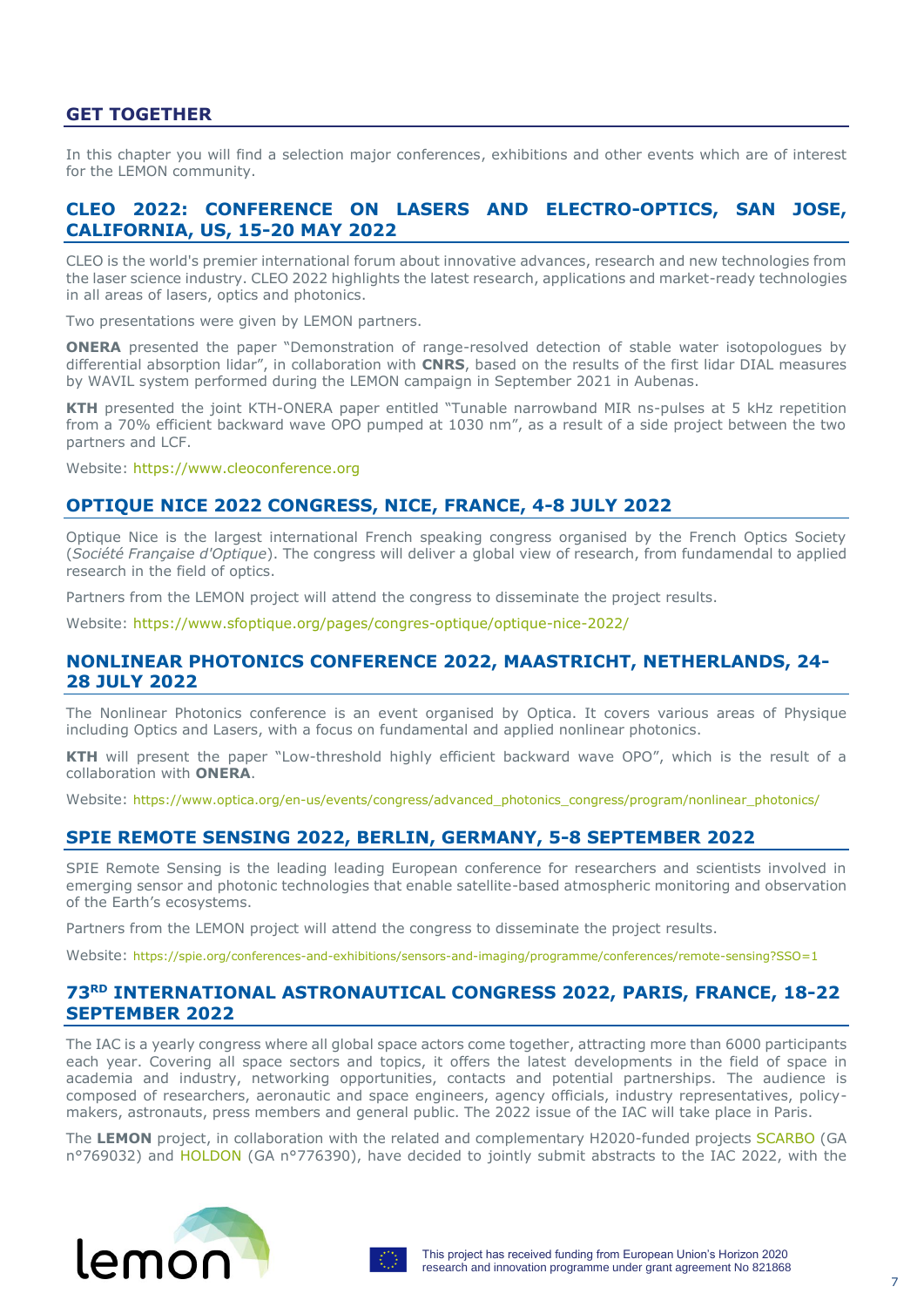aim to gather together at the congress, jointly present the project results, and discuss about any possible future cooperations in the framework of Horizon Europe. The LEMON abstract was submitted to the B1.3 session called "Earth Observation Sensors and Technology".

Website:<https://iac2022.org/>

## **ICSO 2022: INTERNATIONAL CONFERENCE ON SPACE OPTICS, DUBROVNIK, CROATIA, 3-7 OCTOBER 2022**

ICSO 2022 is the 14<sup>th</sup> edition of the largest meeting worldwide of experts working in all disciplines of Optical, Optoelectronic and Photonic Technologies for Space Applications.

This is a key event for the LEMON project and its key target audience. Partners from the LEMON project will attend the congress to disseminate the project results.

Website:<https://atpi.eventsair.com/icso2022>



*Figure 4: The LEMON consortium at the General Assembly meeting in January 2022, with the EC Project officer, Florence Beroud, and the external reviewer, Maria Losurdo.*

*The LEMON consortium partners look forward to meeting you!*



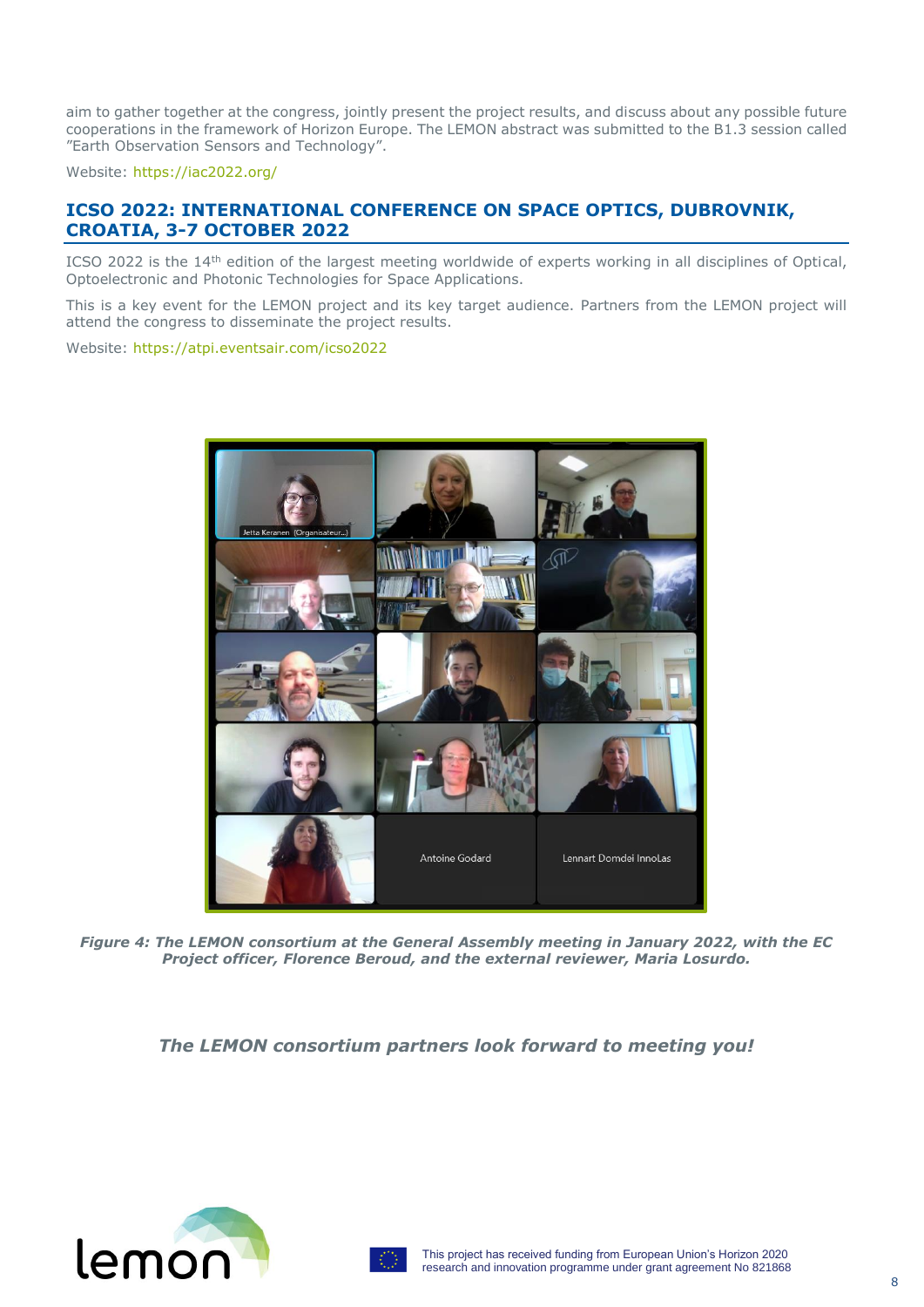## **Interview**

In this LEMON Newsletter issue, you will read an interview with Valdas Pasiskevicius, Professor of Applied Physics at KTH, the Royal Institute of Technology (Stockholm, Sweden). Valdas Pasiskevicius received the M.S. degree from Vilnius University and the Ph.D. degree from the Institute of Semiconductor Physics (both in Vilnius, Lithuania). Valdas is currently Professor of Applied Physics at KTH, the Royal Institute of Technology (Stockholm, Sweden), as well as the Head of the KTH Laser Laboratory facility and a coordinator of the Laser Laboratory Stockholm node of the Laser Laboratory Sweden network. He has a long-lasting and recognized research experience in the fields of lasers, nonlinear optics and nonlinear optical materials, which brought him to author more than 200 papers in several journals and conferences over the past decades. Furthermore, he has chaired and co-chaired a number of international conferences, as well as served as topical editor for several journals. Finally, he is a Fellow of the Optical Society and a member of the European Physical Society, as well as a Board Member of the Quantum Electronics and Optics Division of the European Physical Society since 2014. Within LEMON, Valdas is the leader of three tasks in different work packages, responsible for the design, fabrication and radiation testing of the nonlinear crystals.

### **VALDAS PASISKEVICIUS, PROFESSOR OF APPLIED PHYSICS AT KTH, THE ROYAL INSTITUTE OF TECHNOLOGY (STOCKHOLM, SWEDEN)**

#### **Question (Q) 1: Valdas, how did you become passionate about lasers, which are the red wire in your brilliant career and which make of you a reference researcher in this field, at European but also international level?**

Answer (A) 1: I started my research by working on solid-state materials for ultrafast optoelectronic applications. The applications concerned semiconductor detectors capable of high-frequency response, typically in the THz range. For testing such structures, there was a need to use appropriate laser sources both in the THz frequency range and femtosecond lasers in the near-infrared and visible. There were no suitable commercial lasers available at the end of the 1980s and the beginning of the 1990s. So, the solution was to learn how to make such lasers and just make our research tools. How hard can it be? Thus, we made our own p-Ge THz laser operating at 4 K temperature and our own colliding pulse modelocked femtosecond dye laser. Obviously, it proved to be harder than planned. One can go far just on enthusiasm alone. While reading around and talking to knowledgeable people, it became clear that the fields of solid-state lasers and nonlinear optics were experiencing a paradigm shift with the advent of diode pumping and new concepts of engineered laser and nonlinear optical materials. They brought the prospect of much higher efficiencies, higher powers, and higher intensities. That opened up a whole new world of possibilities by replacing the legacy laser technologies and finding new application areas. One of the most exciting aspects of laser and nonlinear optics fields is a relatively fast rate of technology transfer from promising research concepts to the commercial exploitation domain. Barriers to entry are not as high as in many other technology fields. That makes this research area very dynamic and, in turn, such dynamism tends to attract young people. In some sense, I was sucked into it right after my Ph.D. It offered a great opportunity to combine my knowledge in solid-state physics and my experience in designing and building lasers.



*Figure 5: Valdas Pasiskevicius.*

#### **Q2: Valdas, how were you involved in the LEMON project?**

A2: The LEMON project has prehistory of our fruitful collaboration with ONERA on developing nonlinear optical devices for frequency conversion into the midinfrared spectral range. ONERA has an outstanding and versatile team with proven capability of designing and building LIDAR systems. I would mention MICLID and GENUIN joint projects with ONERA, which the EDA and ESA, respectively, funded. Those and other projects gave us the impetus for developing nonlinear material fabrication processes suitable for scaling up the output powers required for long-range LIDAR systems. Previous projects allowed testing certain concepts and gave us confidence in achieving the necessary parameters for the satellite-based greenhouse gas concentration mapping instrument. Therefore, we were glad to see the announcement of the Horizon 2020 call dedicated to the development of such Earth observation technology with potential for future space missions. I believe the team's strength with proven and relevant capabilities was crucial for the EC deciding to award the grant to LEMON collaboration.

**Q3: Within the LEMON project, KTH is the leader of three tasks linked to the nonlinear crystals, in which you are responsible for their design,**